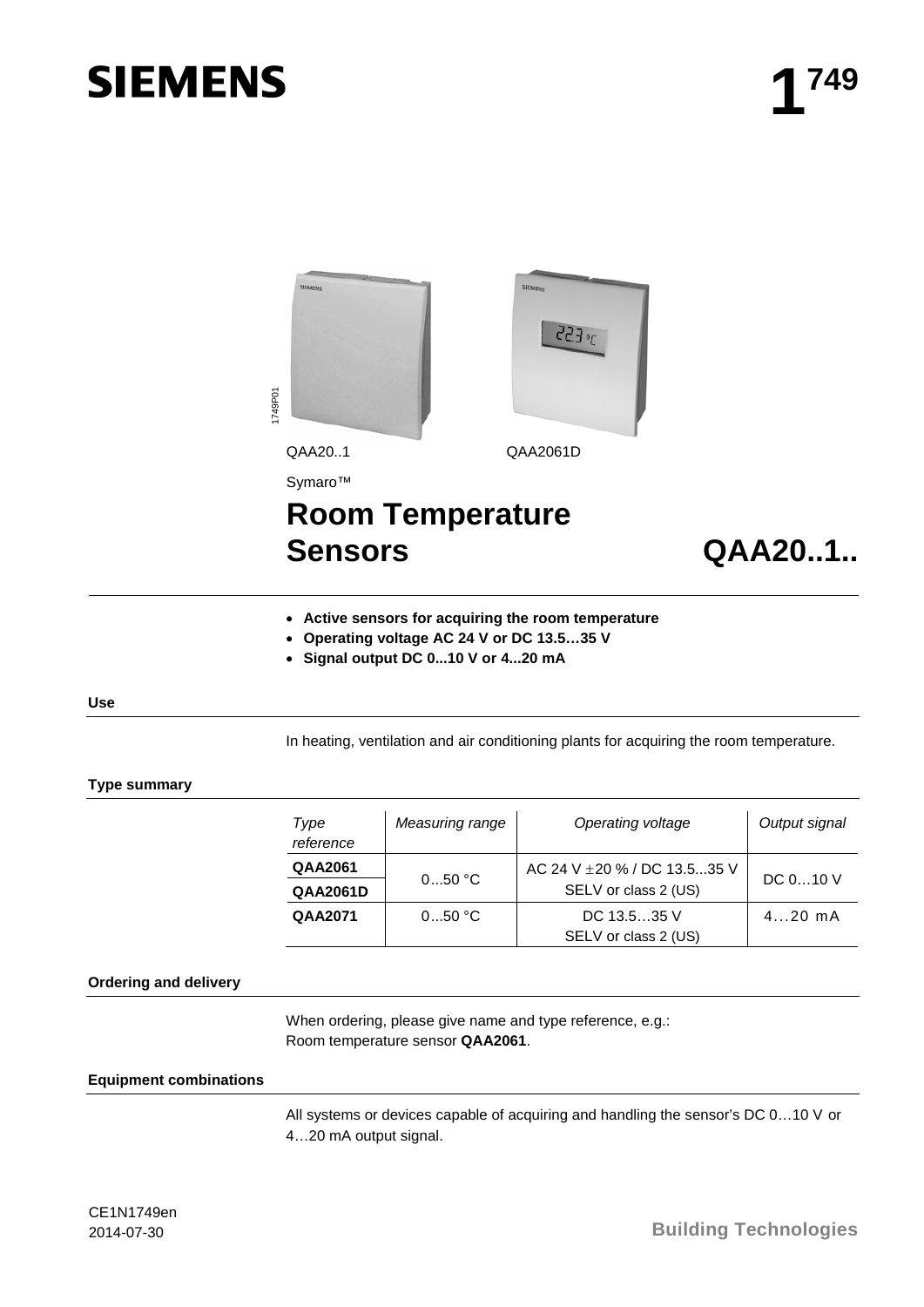The sensor acquires the room temperature via its sensing element whose resistance value changes as a function of the temperature.

This change is converted to a DC 0...10 V or 4...20 mA output signal, depending on the type of sensor. The output signal corresponds to the selected temperature range.

Burden diagram

*Output signal, terminal I1*



#### **Mechanical design**

QAA20..1

The units have been designed for wall mounting. They are suitable for use with most commercially available recessed conduit boxes. The cables can be introduced from the rear (concealed wiring) or from below or above (surface-run wires) through knock-out openings.

The units consist of two major sections: Casing and baseplate. Both snap together but can be detached again.

The measuring circuit, the sensing element and the setting element are located on the printed circuit board inside the casing.

The baseplate carries the connecting terminals.

QAA2061D

Mechanical design is similar to QAA20.1.. with additional LC-Display. Display of room temperature in °C or °F

#### Setting element



The setting element is accessible after removing the baseplate. It consists of 6 pins and a shorting plug. It is used to select the required measuring range and to activate the test function.

The different plug positions have the following meaning

- *For the active temperature measuring range:*
	- Shorting plug in the upper position  $(R1) = -35...+35$  °C,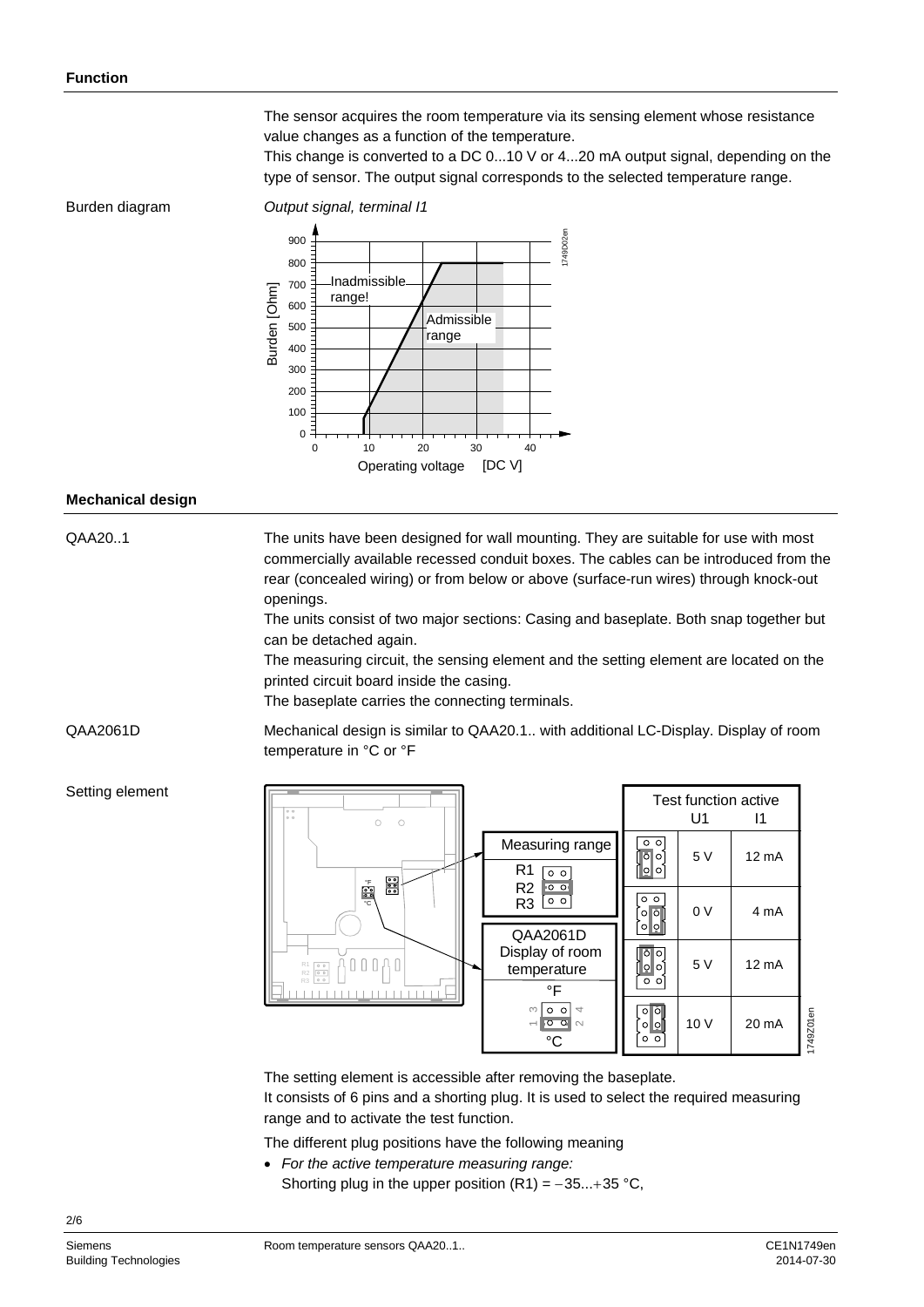|                                      | Shorting plug in the mid position (R2) = $050$ °C (factory setting)<br>Shorting plug in the lower position (R3) = $-50+50$ °C<br>• For activating the test function:<br>Shorting plug in the vertical position: The values according to the table "Test function<br>active" will be made available at the signal output.                          |
|--------------------------------------|---------------------------------------------------------------------------------------------------------------------------------------------------------------------------------------------------------------------------------------------------------------------------------------------------------------------------------------------------|
| Fault                                | In the event of fault, the output signal will reach $0 \vee (4 \text{ mA})$ after 60 seconds.                                                                                                                                                                                                                                                     |
| <b>Engineering notes</b>             |                                                                                                                                                                                                                                                                                                                                                   |
|                                      | Room sensors with active outputs have a high power loss, which ultimately influences<br>temperature measurement. The degree of influence depends on the operating voltage<br>and is compensated in the Symaro™ room sensors for an operating voltage of AC 24 V<br>or DC 24 V. Over- or undercompensation may occur for other operating voltages. |
|                                      | Furthermore, the measuring accuracy is impacted by the following factors:<br>- Prevailing air flow<br>- Wall surface (rough, smooth)<br>- Wall texture (wood, plaster, concrete, brick)                                                                                                                                                           |
|                                      | - Wall type (interior, exterior).<br>This application-specific measuring inaccuracy is constant for an installed sensor after<br>approx. 1 operating hour, and it can be adjusted as needed in a higher system (e.g.<br>controller). No correction on the local LCD.                                                                              |
|                                      | To power the sensor, a transformer for safety extra low-voltage (SELV) with separate<br>windings for 100 % duty is required. When sizing and electrically protecting the trans-<br>former, local safety regulations must be observed.                                                                                                             |
|                                      | When sizing the transformer, the power consumption of the room temperature sensor<br>must be taken into consideration. For correct wiring, refer to the Data Sheets of the<br>devices with which the sensor is used.                                                                                                                              |
|                                      | The permissible cable lengths must be observed.                                                                                                                                                                                                                                                                                                   |
| Cable routing and<br>cable selection | When laying the cables, it must be observed that the longer the cables run side by side<br>and the smaller the distance between them, the greater the electrical interference.<br>Twisted pair cables are required for the secondary supply lines and the signal lines.                                                                           |
| <b>Mounting notes</b>                |                                                                                                                                                                                                                                                                                                                                                   |
| Location                             | On an inner wall of the space to be heated or air conditioned. Not in recesses, shelves,<br>not behind curtains, not above or near heat sources.<br>The unit must not be exposed to direct solar radiation.                                                                                                                                       |
|                                      | The end of the conduit at the sensor must be sealed to prevent false measurements<br>due to draughts through the conduit.                                                                                                                                                                                                                         |
|                                      | The permissible ambient conditions should be observed.                                                                                                                                                                                                                                                                                            |
| Installation instructions            | Installation instructions are printed inside of the packing.                                                                                                                                                                                                                                                                                      |
| <b>Commissioning notes</b>           |                                                                                                                                                                                                                                                                                                                                                   |
|                                      | Check wiring before switching on power. The temperature measuring range must be<br>selected on the sensor, if required.                                                                                                                                                                                                                           |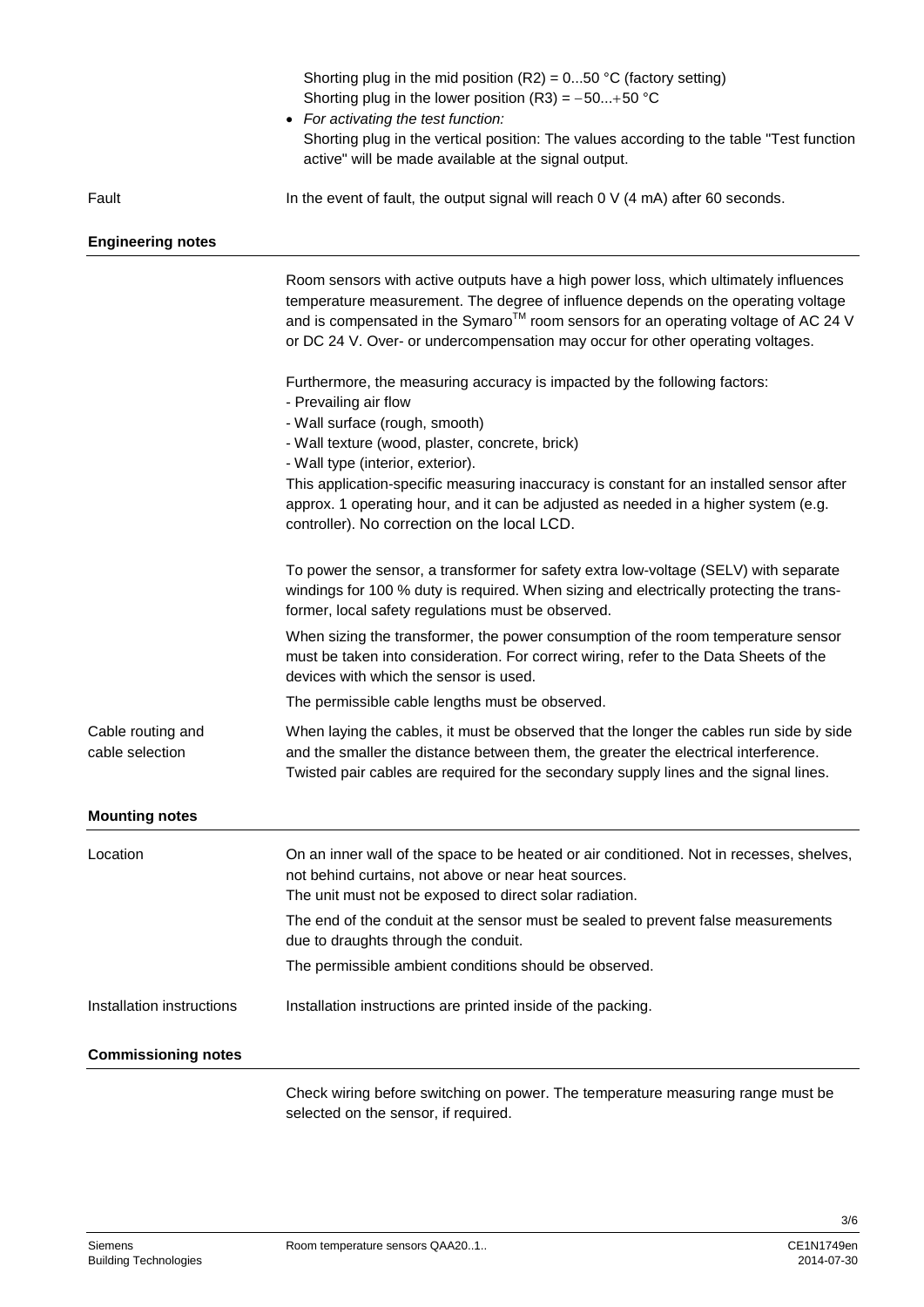# **Disposal**



The devices are considered electronics devices for disposal in terms of European Directive 2012/19/EU and may not be disposed of as domestic waste.

- Dispose of the device via the channels provided for this purpose.
- Comply with all local and currently applicable laws and regulations.

# **Technical data**

| Power supply                    | Operating voltage                                                                              | refer to "Type summary"                                                            |
|---------------------------------|------------------------------------------------------------------------------------------------|------------------------------------------------------------------------------------|
|                                 | Frequency                                                                                      | 50/60 Hz at AC 24 V                                                                |
|                                 | Power consumption                                                                              |                                                                                    |
|                                 | QAA2061, QAA2061D                                                                              | ≤ $0.3VA$                                                                          |
|                                 | QAA2071                                                                                        | ≤0.7W                                                                              |
|                                 | External supply line protection (EU)                                                           | Fuse slow max, 10 A                                                                |
|                                 |                                                                                                | or<br>Circuit breaker max, 13 A<br>Characteristic B, C, D according to<br>EN 60898 |
|                                 |                                                                                                | or<br>Power source with current limitation of<br>max. 10 A                         |
| Line lengths for                | Perm. cable lengths                                                                            |                                                                                    |
| measuring signal                | Copper cable 0.6 mm dia.<br>Copper cable 1 mm <sup>2</sup><br>Copper cable 1.5 mm <sup>2</sup> | 50 <sub>m</sub><br>150 m<br>300 m                                                  |
|                                 |                                                                                                |                                                                                    |
| Functional data                 | Measuring range                                                                                | $050$ °C (R2 = factory setting),<br>$-35+35$ °C (R1),<br>$-50+50$ °C (R3)          |
|                                 | Sensing element                                                                                | Pt 1000                                                                            |
|                                 | Time constant                                                                                  | approx. 7 min                                                                      |
|                                 | Measuring accuracy at AC 24 V / DC 24V in the<br>range of:                                     |                                                                                    |
|                                 | 23 °C                                                                                          | $\pm 0.50$ K                                                                       |
|                                 | $-25+25$ °C                                                                                    | $\pm$ 0.75 K                                                                       |
|                                 | $-50+50$ °C                                                                                    | $\pm 0.9$ K                                                                        |
|                                 | Output signal, linear (terminal U1)                                                            | DC 010 V ≙ 050 °C or<br>$-35+35$ °C or $-50+50$ °C<br>max. $\pm 1$ mA              |
|                                 | Output signal, linear (terminal I1)                                                            | 420 mA <sup><math>\hat{=}</math></sup> 050 °C or<br>$-35+35$ °C or $-50+50$ °C     |
|                                 | <b>Burden</b>                                                                                  | refer to "Function"                                                                |
| Degree of protection            | Protection class                                                                               | III according to EN 60730-1                                                        |
|                                 | Protection degree of housing                                                                   | IP30 according to EN 60529                                                         |
| <b>Electrical connections</b>   | Connection terminals for                                                                       | 1 $\times$ 2.5 mm <sup>2</sup> or 2 $\times$ 1.5 mm <sup>2</sup>                   |
| <b>Environmental conditions</b> | Operation                                                                                      | IEC 60721-3-3                                                                      |
|                                 | <b>Climatic conditions</b>                                                                     | class 3K5                                                                          |
|                                 | Temperature (housing with electronics)                                                         | $-15+50$ °C                                                                        |
|                                 | Humidity                                                                                       | 095 % r. h. (non-condensing)                                                       |
|                                 | <b>Mechanical conditions</b>                                                                   | class 3M2                                                                          |
|                                 | Transport                                                                                      | IEC 60721-3-2                                                                      |
|                                 | <b>Climatic conditions</b>                                                                     | class 2K3                                                                          |
|                                 | Temperature                                                                                    | $-25+70$ °C                                                                        |
|                                 | Humidity                                                                                       | <95 % r. h.                                                                        |
|                                 | Mechanical conditions                                                                          | class 2M2                                                                          |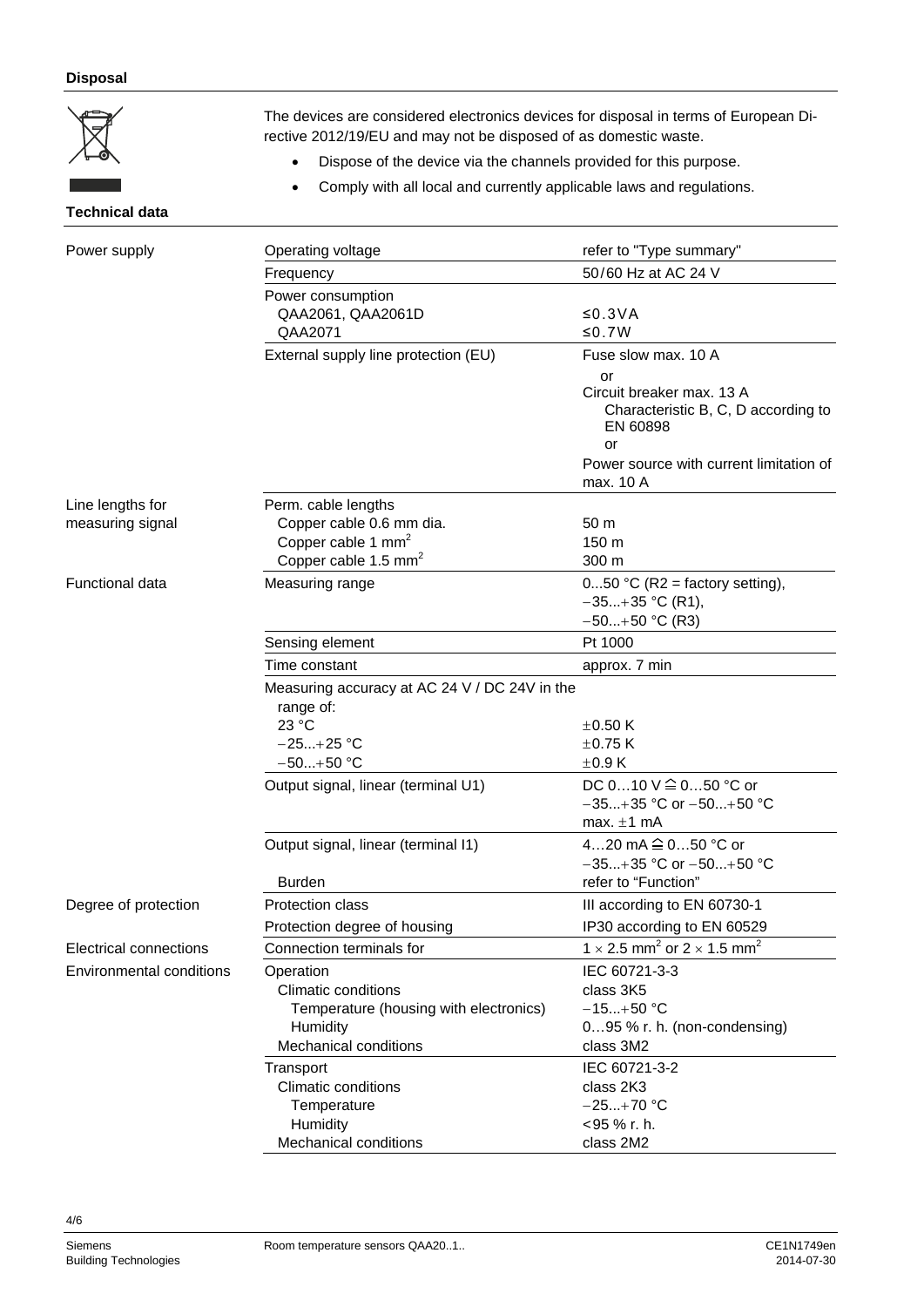| Materials and colors           | Housing front                                                                                                                                                                                                                   | ASA+PC, NCS S 0502-G (white)                      |
|--------------------------------|---------------------------------------------------------------------------------------------------------------------------------------------------------------------------------------------------------------------------------|---------------------------------------------------|
|                                |                                                                                                                                                                                                                                 | equates to RAL9010                                |
|                                | <b>Bottom</b>                                                                                                                                                                                                                   | ASA+PC, NCS 2801-Y43R (grey)                      |
|                                |                                                                                                                                                                                                                                 | equates to RAL 7035                               |
|                                | Base                                                                                                                                                                                                                            | PC, NCS 2801-Y43R (grey)                          |
|                                |                                                                                                                                                                                                                                 | equates to RAL 7035                               |
|                                | Packaging                                                                                                                                                                                                                       | corrugated cardboard                              |
|                                | Sensor (complete assembly)                                                                                                                                                                                                      | silicone-free                                     |
| Directives and Stand-          | Product standard                                                                                                                                                                                                                | EN 60730-1                                        |
| ards                           |                                                                                                                                                                                                                                 | Automatic electrical controls for                 |
|                                |                                                                                                                                                                                                                                 | household and similar use                         |
|                                | Electromagnetic compatibility (Applications)                                                                                                                                                                                    | For use in residential, commerce,                 |
|                                |                                                                                                                                                                                                                                 | light-industrial and industrial environ-<br>ments |
|                                | EU Conformity (CE)                                                                                                                                                                                                              | CE1T1749xx <sup>*</sup>                           |
|                                | <b>RCM Conformity</b>                                                                                                                                                                                                           | 8000078879_en <sup>*)</sup>                       |
|                                | UL                                                                                                                                                                                                                              | UL 873, http://ul.com/database                    |
| Environmental<br>compatibility | The product environmental declaration $CE1E1961^{\prime}$ contains data on environmentally<br>compatible product design and assessment (RoHS compliance, materials composition,<br>packaging, environmental benefit, disposal). |                                                   |
| Weight                         | Incl. packaging                                                                                                                                                                                                                 | $0.13$ kg                                         |
|                                | Without LCD display                                                                                                                                                                                                             | Approx. 0.130 kg                                  |
|                                | With LCD display                                                                                                                                                                                                                | Approx. 0,150 kg                                  |
|                                |                                                                                                                                                                                                                                 |                                                   |

\*) The documents can be downloaded from [http://siemens.com/bt/download.](http://siemens.com/bt/download)